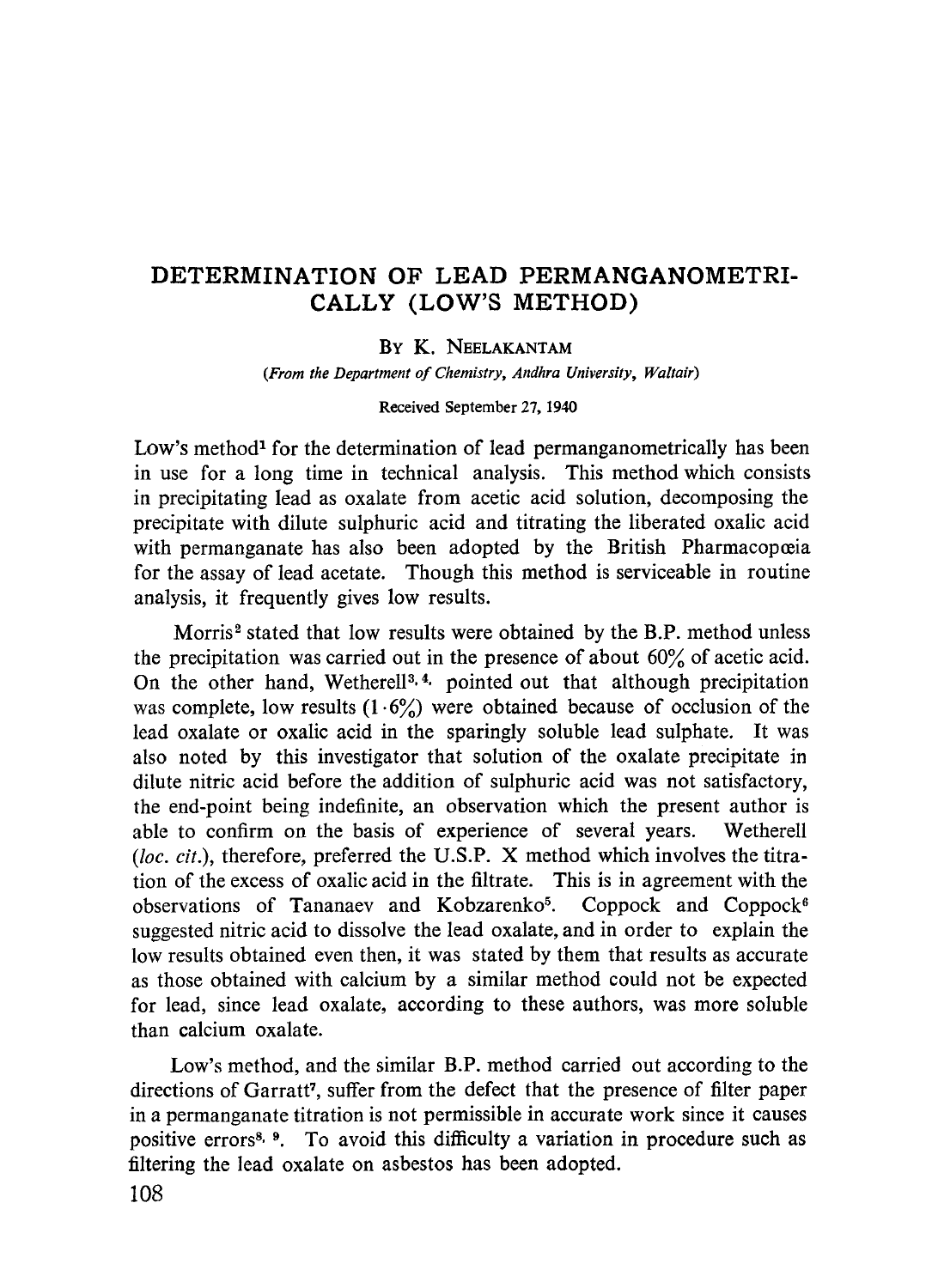## *Determination of Lead Permanganometrically (Low's Method)* 109

The view that the greater solubility of lead oxalate than calcium oxalate is responsible for the low results obtained by Low's method is incorrect according to available data. The solubilities of anhydrous calcium and lead oxalates in 100 g. of water at about  $18^{\circ}$  C. are 0.56 and 0.15 mg. respectively and the corresponding solubility-products,  $1.78 \times 10^{-9}$  and  $2.74 \times 10^{-11}$ . At 25° C. the solubility-products are  $2.57 \times 10^{-9}$  and  $3.50 \times 10^{-11}$  respectively. *(Cf. Landolt-Börnstein Tables, 1923).* Calcium oxalate is somewhat less soluble in the dilute ammonia solutions which are used for washing than in pure water but it must be remembered that washing of calcium oxalate precipitates is done with hot wash liquid whereas according to the usual procedure lead oxalate precipitates are always washed with cold water.

The instability of oxalic acid in dilute aqueous solutions and the danger of its decomposition by hot, dilute mineral acids have been pointed out by several investigators<sup>10,11</sup>. Quantitative procedures involving the use of oxalic and dilute nitric acids together as in the Lux method for the evaluation of lead peroxide and sesquioxide are in use but the probability of the oxidation of oxalic acid by nitric acid, rendering the latter unsuitable in oxalic acid-permanganate titrations, does not appear to have been investigated. Oxalic acid is stated to be stable towards nitric acid by Bernthesen<sup>12</sup> and Caven<sup>13</sup>. However, Garratt *(loc. cit.)* and Miller and Mc Lenan<sup>14</sup> have indicated that oxalic acid can actually be eliminated by evaporation with concentrated nitric acid. Experiments carried out by the present author showed that on evaporating to dryness as well as on boiling for one hour, a mixture of equal volumes of oxalic acid  $(0.1 N)$  and concentrated nitric aid, the former was oxidised to 40-60%. It was also found that appreciable oxidation took place even with ordinary dilute  $(1 N)$  nitric acid solutions in an oxalate-permanganate titration at 60-90°C. It appears probable, therefore, that the indefinite and unsatisfactory end-points obtained by Wetherell *(loc. cit.)* and the author were due to this oxidation and perhaps also to the presence of nitrous acid in the solution. To dissolve lead oxalate prior to the addition of sulphuric acid, Clowes and Coleman, <sup>15</sup> recommended dilute nitric acid which had previously been boiled to render it free from nitrous acid. The use of nitric acid rendered free from nitrous acid by boiling has been tried by the author and it has been found that oxalic acid is oxidised to an appreciable extent. It is, therefore, to be concluded that the use of nitric acid in the determination of lead by this method is attended with complications.

The main cause of the low results in the determination of lead appears to be, therefore, occlusion of oxalic acid by lead sulphate. For reasons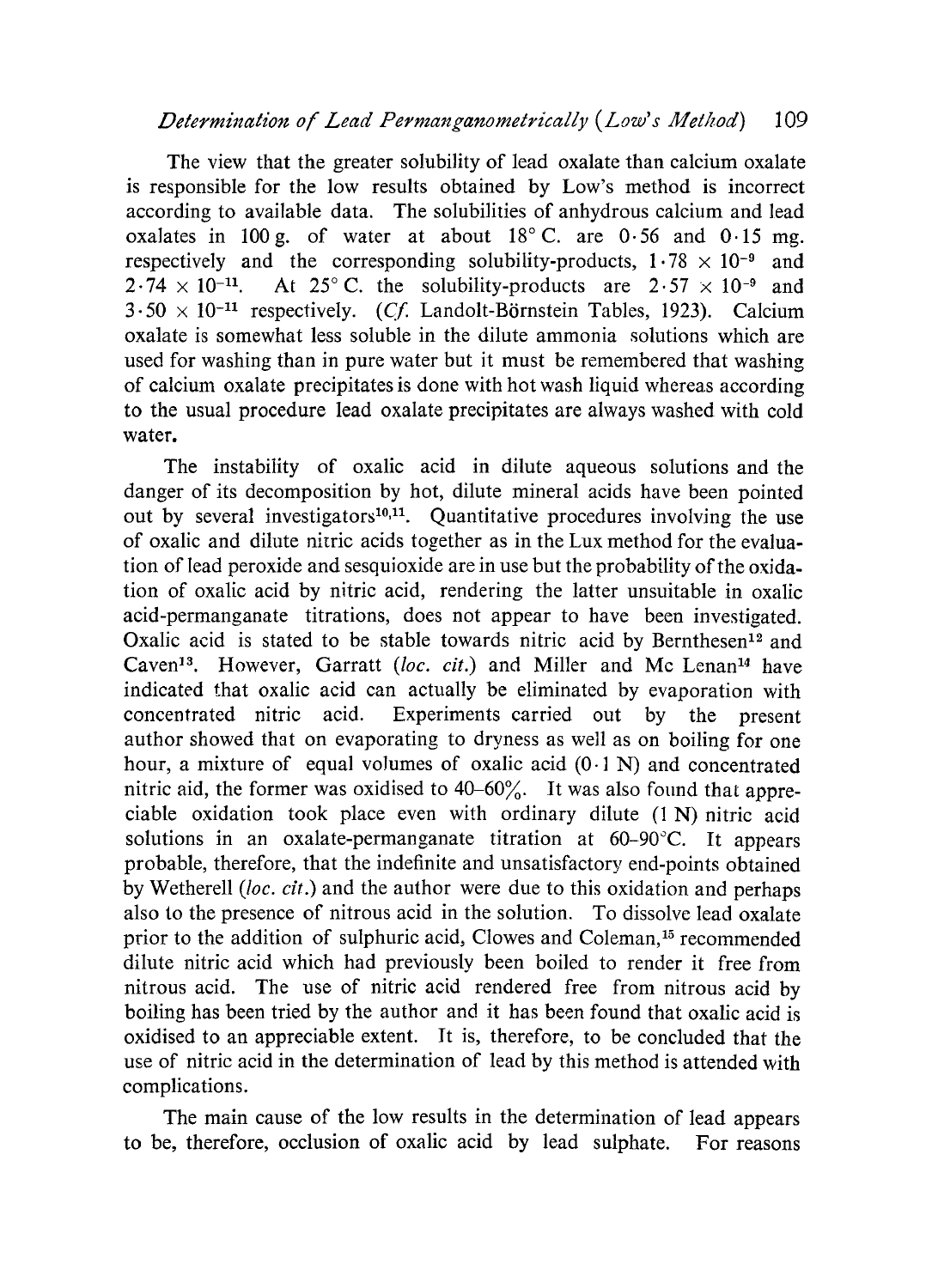### 110 K. Neelakantam

given above nitric acid cannot be employed to prevent this occlusion. Since lead chloride is more soluble than the sulphate, the possibility of using hydrochloric acid in the place of sulphuric acid in the dissolution of lead oxalate and subsequent titration was investigated.

It is well known that dilute hydrochloric acid is oxidised by dilute permanganate only when present together with iron or certain other catalysts. However, the use of this acid in permanganate titrations has been frequently and unnecessirily avoided and sulphuric acid preferred. According to Gooch and Peters<sup>16</sup> the oxidation of dilute hydrochloric acid by dilute permanganate is induced by the oxalic acid-permanganate reaction but the error is eliminated by the addition of manganous sulphate. Baxter and Zanetti, and later Kolthoff *(ibid.)* found that no irregularities occurred in the titration even in the absence of manganous sulphate, if the initial temperature was above 70° C. Hahn and Weiler *(ibid.),* however, did not get good results in the titration of calcium oxalate dissolved in 50% hydrochloric acid at 30-40° C. even with the addition of manganous sulphate.

In the course of the present investigation on oxalate-permanganate titrations in hydrochloric acid at 60-90° C., it was found that perceptible formation of chlorine or hypochlorous acid, as indicated by smell, occurred when the concentration of the acid was greater than  $1 N$  and the titration was rapid. If the strength was about  $0.5 N$  and the titration performed slowly, no oxidation occurred and reproducible results could be obtained. The induction period of the oxalate-permanganate reaction, so prominent in presence of sulphuric acid, was considerably shortened when hydrochloric acid was used and practically disappered when the initial temperature and the acid concentration were high.

In the determination of lead occlusion of oxalic acid was completely eliminated, and reproducible and accurate results were easily obtained, when hydrochloric acid was used in the place of sulphuric acid for solution and titration of the precipitates. It was also found that accurate results could be obtained using only 5-6% of acetic acid in the precipitation of the lead oxalate and hence the claim of Morris *(loc. cit.)* that 60% of acetic acid is necessary seems to be unfounded. The use of the higher concentration of acetic acid, however, yielded in the cold precipitates which were much more granular and compact and hence could be filtered after an hour, without boiling.

### *Experimental*

*Preparation and Standardisation of the Lead Acetate Solution.—* Crystalline lead acetate (35.090 g. A.R. Quality) was taken, dissolved in water, acidified with 10 ml. of glacial acetic acid and made up to two litres with water.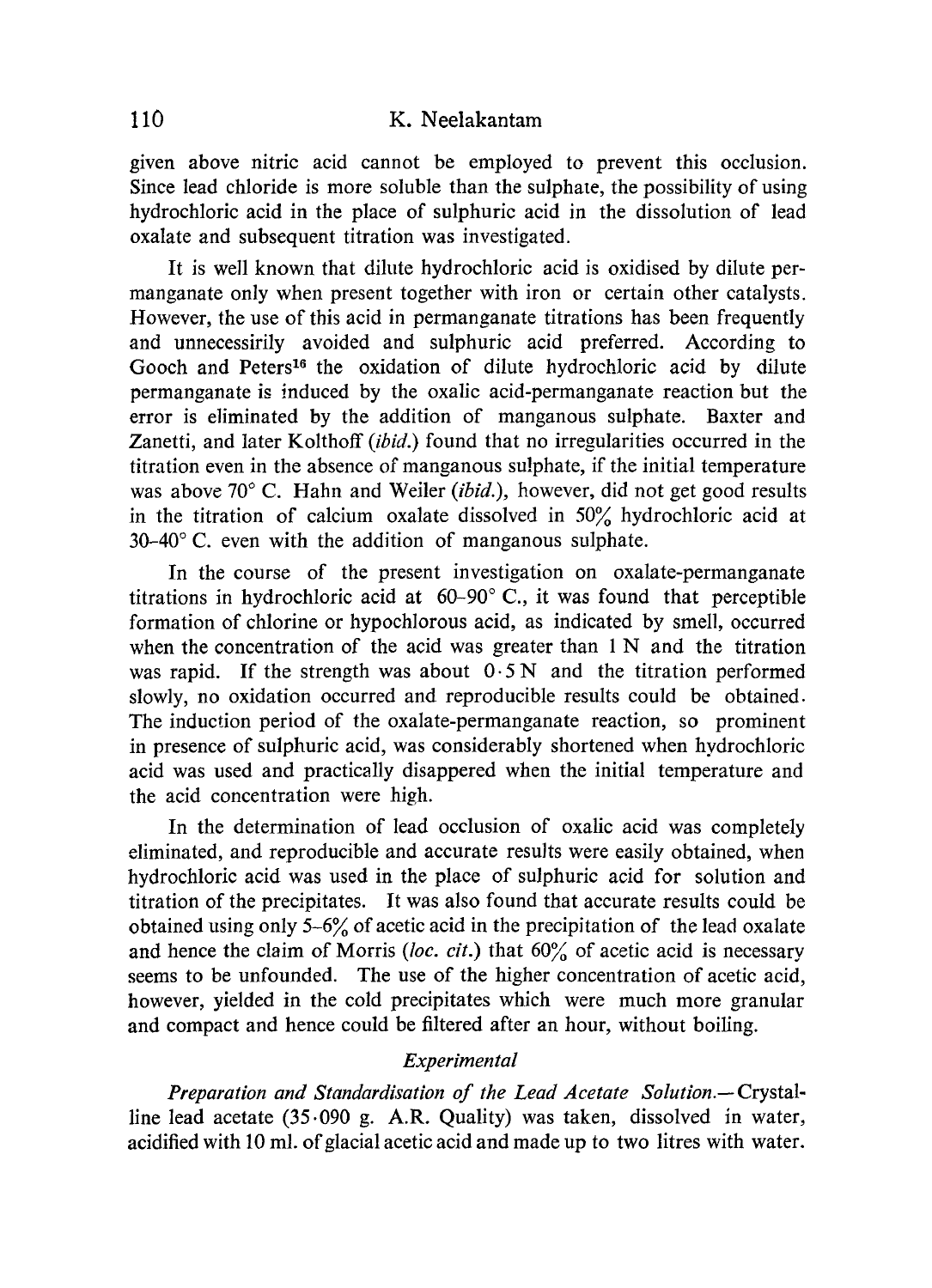The strength of the solution was then checked by precipitating the lead as chromate and weighing after drying at 120° C. according to standard procedure. The mean value for the acetate in 25 ml. of the solution was 0.4385 g. while the calculated value was  $0.4386$  g.

*Titration of Oxalic Acid with Permanganate in the presence of Hydrochloric acid.—A* solution of oxalic acid was prepared from 24.540 g. of the pure acid (A.R.) by dissolving in water and diluting to four litres. This solution was transferred to an amber coloured bottle and kept as much as possible in the dark. Aliquots of this solution were then titrated with standard permanganate.

The permanganate solution used in this investigation was prepared according to the procedure recommended by  $Kato^{17}$  by boiling the whole of the solution, cooling and filtering through asbestos into an amber coloured bottle. The solution was standardised in the usual manner at intervals with freshly prepared standard sodium oxalate solutions using dilute sulphuric acid for acidification. The strength of the solution did not show any appreciable change during the course of this investigation.

To investigate the suitability of hydrochloric acid for these titrations an aliquot of the oxalic acid solution was treated with the calculated volume of concentrated hydrochloric acid (10 N), diluted to 100 ml. with water heated to 90° C. and slowly titrated to a definite pink, stable for at least 30 seconds, the temperature being kept at  $60-90^{\circ}$  C. during the titration. It was observed that the initial lag in the reduction of permanganate (in presence of sulphuric acid) was considerably shortened. It was also observed that if the initial temperature was above  $90^{\circ}$  C. and the acid concentration high, the induction period was practically absent. No perceptible formation of chlorine or hypochiorous acid, indicated by smell, occurred up to an acid concentration of 1 N. At 2 N and higher concentrations, however, no endpoints could be obtained and evolution of chlorine occurred during the titration. The results obtained showed that with a hydrochloric acid concentration of  $0.5$  to  $1.0$  N accurate results could be obtained. However, to allow a margin of safety 0.5 N acid concentration is recommended.

### *Determination of Lead*

*(A) Precipitation in the presence of* 5-6% *of Acetic Acid.—The* lead solution, free from mineral acid, was placed in a beaker (400 ml.) acidified with 6.5 ml. of glacial acetic acid and diluted to 100 ml. with water. An excess of a dilute solution of oxalic acid (Ca.  $0.1$  N) was slowly added with stirring. The contents of the beaker were then slowly heated to boiling,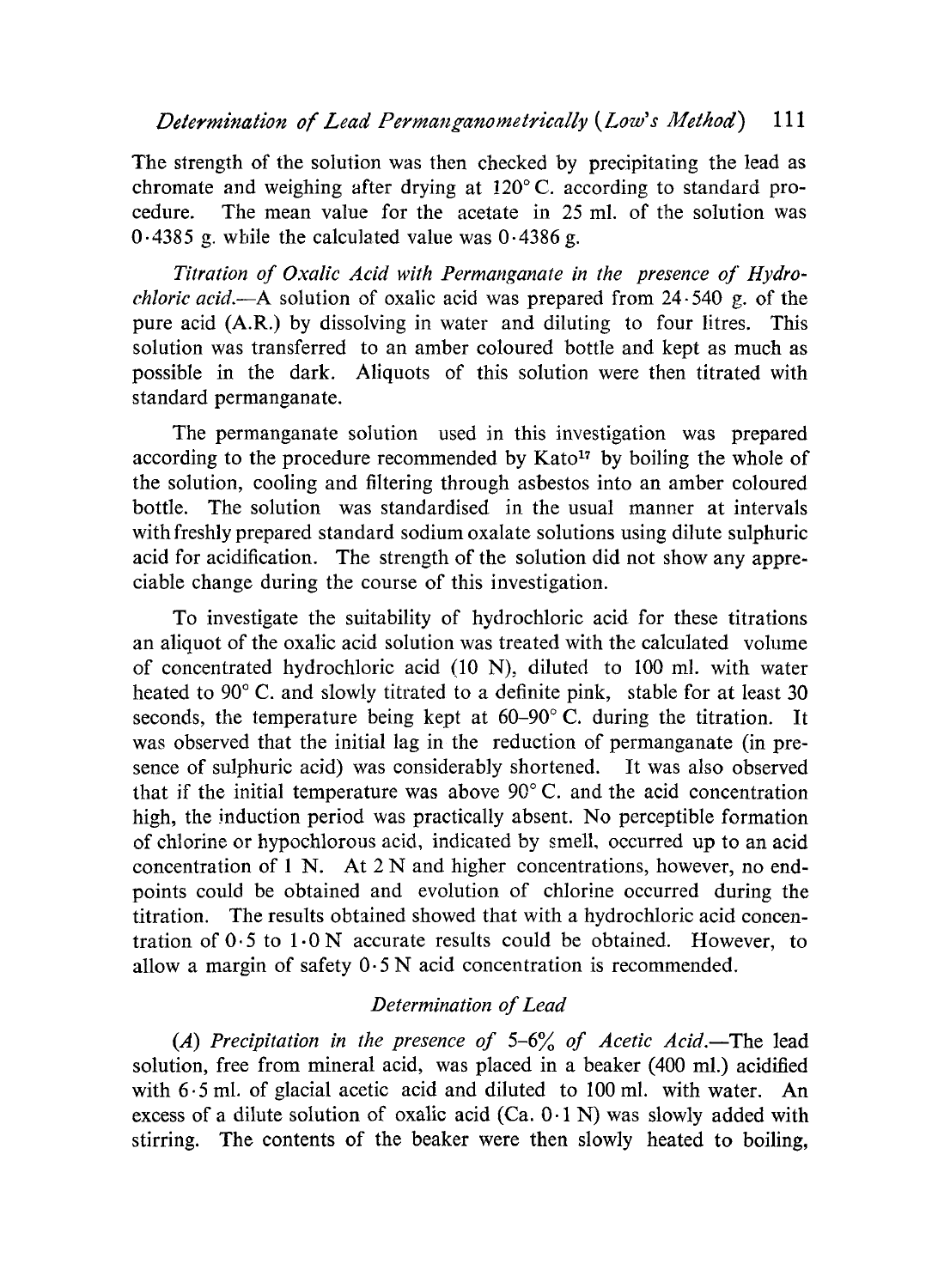#### 112 K. Neelakantam

boiled for one minute and set aside to cool down to the laboratory temperature. The precipitate was then filtered through a filter paper (No. 42, Whatman) and washed with 100 to 150 ml. of cold water. The bulk of the precipitate was then washed down into the beaker in which the precipitation has been carried out, 50 ml. of hot, dilute hydrochloric acid (2 N) passed through the paper and finally washed thoroughly with hot water. The filtrate and washings were collected in the same beaker, the solution diluted to 200 ml., heated to 90° C. and slowly titrated with standard permanganate until a pink colour which was stable for not less than 30 seconds was obtained, the temperature being maintained throughout the titration at 60-90° C. A large number of determinations have been carried out and some of the typical results obtained are given in Table I.

### TABLE I

| No.                     | Volume of<br>Lead solution<br>(ml.) | Titre values   |                     | Crystalline lead acetate |                    |                |
|-------------------------|-------------------------------------|----------------|---------------------|--------------------------|--------------------|----------------|
|                         |                                     | Found<br>(ml.) | Calculated<br>(ml.) | Found<br>(gl.)           | Calculated<br>(g.) | Error<br>(mg.) |
| 1                       | 20.0                                | 18.25          | 18.25               | 0.3510                   | 0.3510             | 0.0            |
| $\overline{\mathbf{c}}$ | , ,                                 | $\bullet$      | ,,                  | , ,                      | ,                  | $\pmb{\cdot}$  |
| 3                       | ,,                                  | 18.20          | ,,                  | 0.3499                   | $\pmb{\cdot}$      | $-1-1$         |
| 4                       | , ,                                 | $, \,$         | $, \,$              | 12                       | $\,$               | $\bullet$      |
| 5                       | 10.0                                | 9.15           | 9.13                | 0.1759                   | 0.1756             | $+0.3$         |
| 6                       | $, \,$                              | ,,             | ,,                  | $, \,$                   | ,,                 | ,,             |
| $\overline{7}$          | , ,                                 | 9.10           | $, \,$              | 0.1750                   | $, \,$             | $-0.6$         |
| 8                       | $, \,$                              | $\, \,$        | $\bullet\bullet$    | $, \,$                   | $, \,$             | $, \cdot$      |
| 9                       | 5.0                                 | 4.55           | 4.56                | 0.0875                   | 0.0877             | $-0.2$         |
| 10                      | $\bullet\bullet$                    | $, \,$         | ,,                  | , ,                      | .,                 | $\pm$          |
| 11                      | , ,                                 | 4.60           | , ,                 | 0.0885                   | , ,                | $+0.8$         |
| 12                      | $\, \,$                             | , ,            | , ,                 | ,,                       | ,,                 | $, \,$         |

*Strength of Permanganate-0.1014 N*

As the titrations were performed to the nearest drop  $(0.05 \text{ ml})$  and no correction made for fractions of a drop, the concordance should be regarded as satisfactory.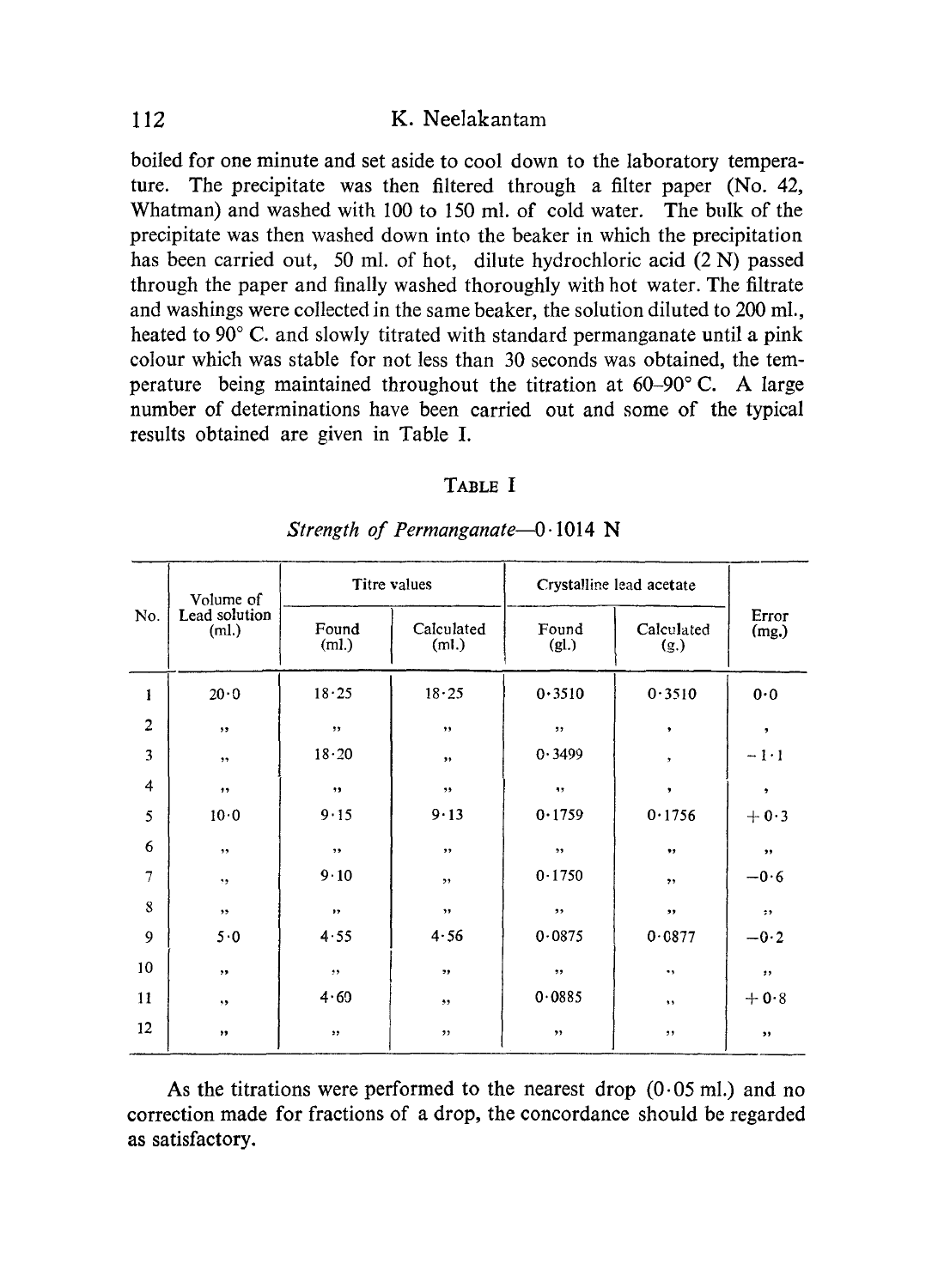# *Determination of Lead Permanganometrically (Low's Method) 113*

*(B) Precipitation in the presence of* 60% *of acetic acid.—The* above experiments were repeated using 65 ml. of glacial acetic acid. The precipitates obtained were found to be more granular and compact and could be filtered after about an hour, without boiling. The analytical results, however, were of the same accuracy. It is thus evident that this high concentration of acetic acid  $(60\%)$  is not necessary for quantitative precipitation of the lead oxalate. 5-6% of acetic acid is quite sufficient except that in this case the precipitate is not so granular and hence requires boiling and cooling before filtration.

*Oxidation of Oxalic Acid by Nitric Acid.—To* determine whether any oxidation takes place on heating oxalic acid and nitric acid together, the following experiments were performed :-

(a) An aliquot of the standard oxalic acid (Ca.  $0.1$  N) was treated with an equal volume of pure concentrated nitric acid (Ca. 16 N) and evaporated to dryness on the water-bath. The residue was dissolved in hot water, acidified with dilute sulphuric acid, heated to 90° C. and titrated with permanganate. It was found that about  $40\%$  of the oxalic acid was oxidised under the conditions of the experiment.

(b) A mixture of equal volumes of the oxalic acid and the concentrated nitric acid was gently boiled for about an hour, the solution diluted with water, acidified with dilute sulphuric acid and titrated in the usual manner with permanganate. It was observed that about 60% oxidation occurred.

(c) To determine approximately the magnitude of the oxidation with nitric acid under the conditions of an oxalate permanganate titration, experiments were carried out using (1) dilute nitric acid as ordinarily available and (2) dilute nitric acid which had been boiled and cooled. The procedure adopted was as follows : 20 ml. of the oxalic acid solution was treated with the calculated volume of the dilute nitric acid (8 N) followed by 20 ml. of dilute sulphuric acid and diluted to 100 ml. The solution was then slowly heated to 90° C. and titrated at 60–90° C. with permanganate. No appreciable difference could be observed with the two kinds of dilute nitric acid referred to and there was no special difficulty in reaching the end-points in either case. The results obtained with different concentrations of nitric acid are shown in Table II.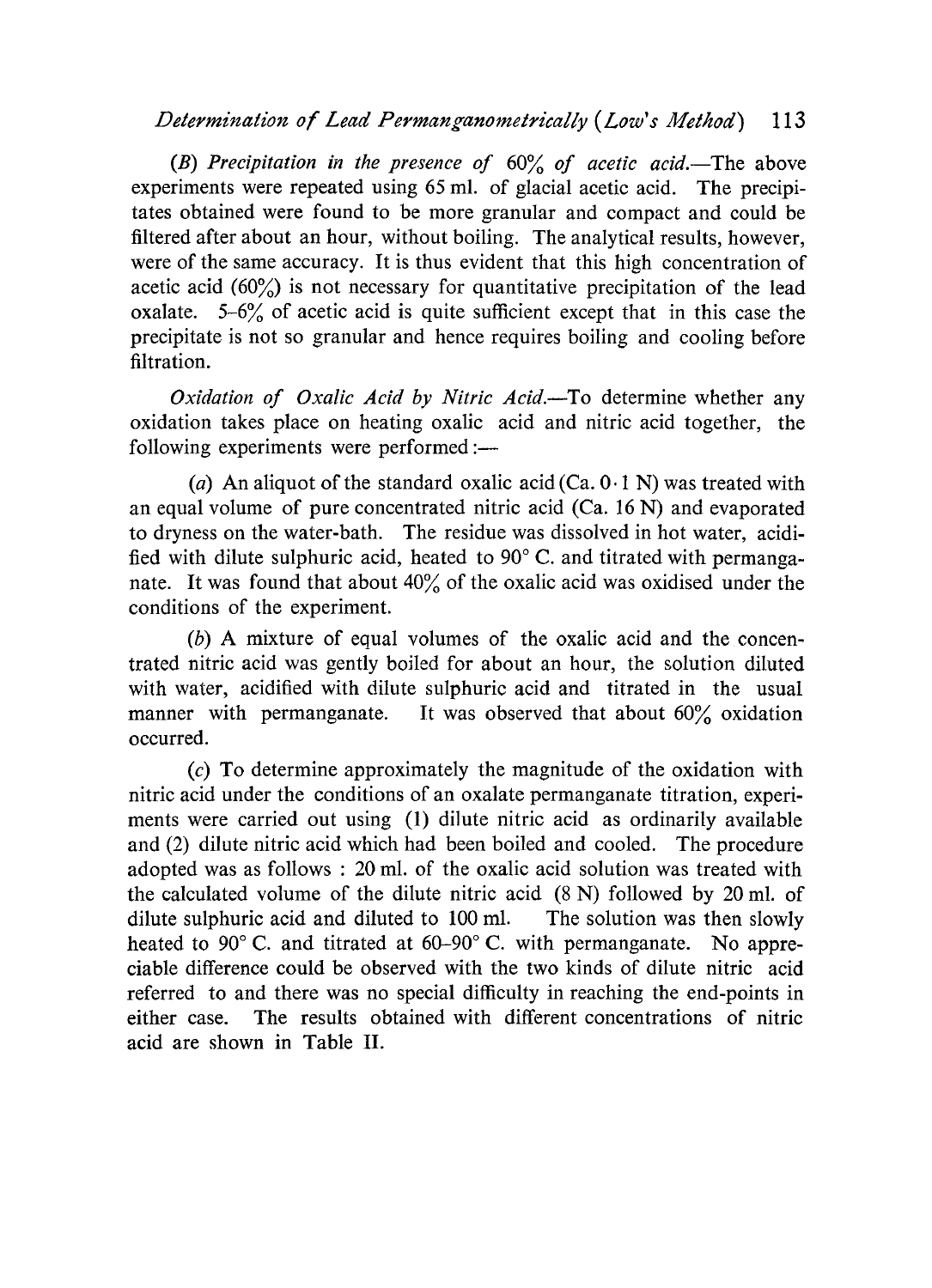#### 114 K. Neelakantam

### TABLE II

|     | Conc. of    | Titre values   |                              | Oxidation in                                      |
|-----|-------------|----------------|------------------------------|---------------------------------------------------|
| No. | Nitric Acid | Found<br>(ml.) | Correct<br>(m <sub>l</sub> ) | terms of the<br>permanganate<br>(m <sub>l</sub> ) |
| I   | 1 N         | 19.0           | 19.2                         | 0.2                                               |
| 2   | , ,         | 18.9           | ,,                           | 0.3                                               |
| 3   | ,           | 19.0           | $, \,$                       | 0.2                                               |
| 4   | 2 N         | 18.9           | ,,                           | 0.3                                               |
| 5   | $, \,$      | 18.8           | ,,                           | 0.4                                               |
| 6   | ,,          | 18.6           | ,,                           | 0.6                                               |
|     | 4 N         | 18.7           | , ,                          | 0.5                                               |
| 8   | ,           | 18.5           | ,,                           | 0.7                                               |
|     |             |                |                              |                                                   |

#### *Strength of Permanganate = 0.1014 N*

Appreciable oxidation occurred even under the conditions of an oxalatepermanganate titration. Nitric acid should not therefore be used in such titrations.

#### *Summary*

It has been shown that hydrochloric acid can be used for dissolving lead oxalate precipitates in the estimation of lead and also for the titration of the liberated oxalic acid with permanganate provided the concentration of the hydrochloric acid is not greater than 0.5 N. Employment of hydrochloric acid obviates the difficulties due to occlusion of oxalic acid in Low's method and the complications in the permanganate titration arising out of the use of nitric acid. Quantitative precipitation of lead as oxalate does not require 60°; concentration of acetic acid. Precipitation is complete even when  $5-6\%$  of this acid is present. The use of nitric acid in oxalic acid-permanganate titrations has been shown to be not permissible.

The author wishes to thank Professor T. R. Seshadri for valuable help in the course of this investigation.